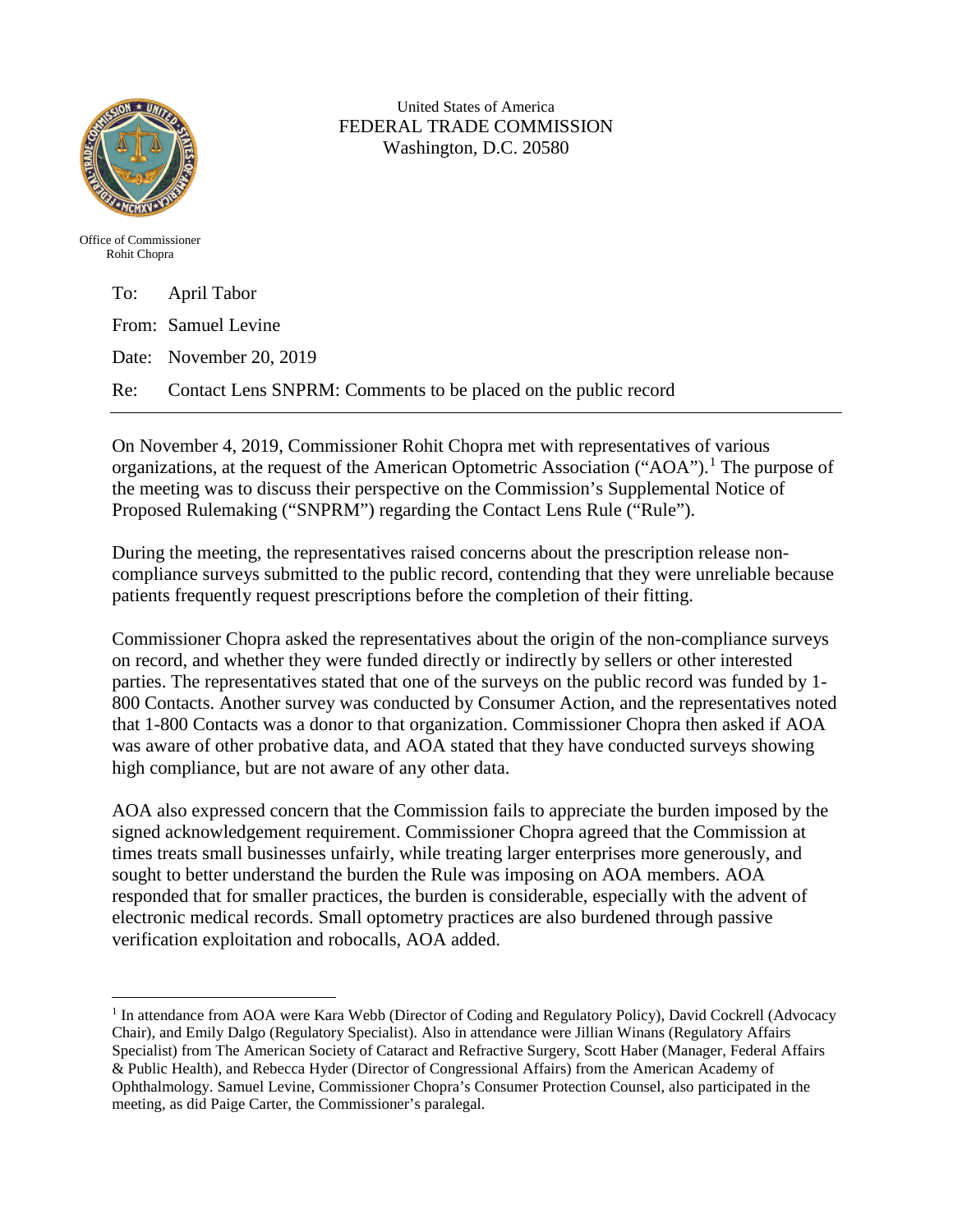Commissioner Chopra agreed that it was important for the Commission to carefully consider the burden the Rule imposes on small businesses, but added that it was also important to understand whether firms may be incentivized to flout the Rule and impede consumer choice. Commissioner Chopra asked for information related to a typical office's revenue structure and personnel. AOA shared that for most offices, eyeglasses generate more revenue than contacts, and that a typical office with one optometrist has 3.4 employees and \$800,000 in revenue.

AOA further noted that the Commission has not received many consumer complaints related to prescription release issues, which they contended demonstrates compliance. Commissioner Chopra responded that a lack of complaints is not a persuasive argument, and urged AOA instead to submit data demonstrating compliance or burden. Commissioner Chopra also asked the representatives to propose alternative frameworks that the Commission should consider, such as limiting the signed acknowledgement requirements to patients who purchase contacts in the office. He stressed that he was open to modifications if they were supported with rigorous data.

Commissioner Chopra asked AOA to further explain their proposal for a posted sign alternative to the signed acknowledgement requirement. The AOA shared that, notwithstanding skeptics' claim that doctors would not make the signs visible, they believe signs would aid in addressing the Commission's immediate concerns, while reducing the compliance burden for small offices.

Commissioner Chopra also discussed with AOA the contact lens market generally. AOA noted that prices were converging among online and in-office sellers, and that consumers had more choices than ever in purchasing lenses, which, in their view, indicated compliance. The largest area of noncompliance, AOA contended, is among retailers who are exposing patients to harm by selling non-prescribed or counterfeit lenses. This is a growing problem on online platforms, AOA added, including on platforms that purport to prohibit the sale of medical devices.

Commissioner Chopra expressed his appreciation to the representatives for their input and noted that he would be monitoring the proceeding carefully.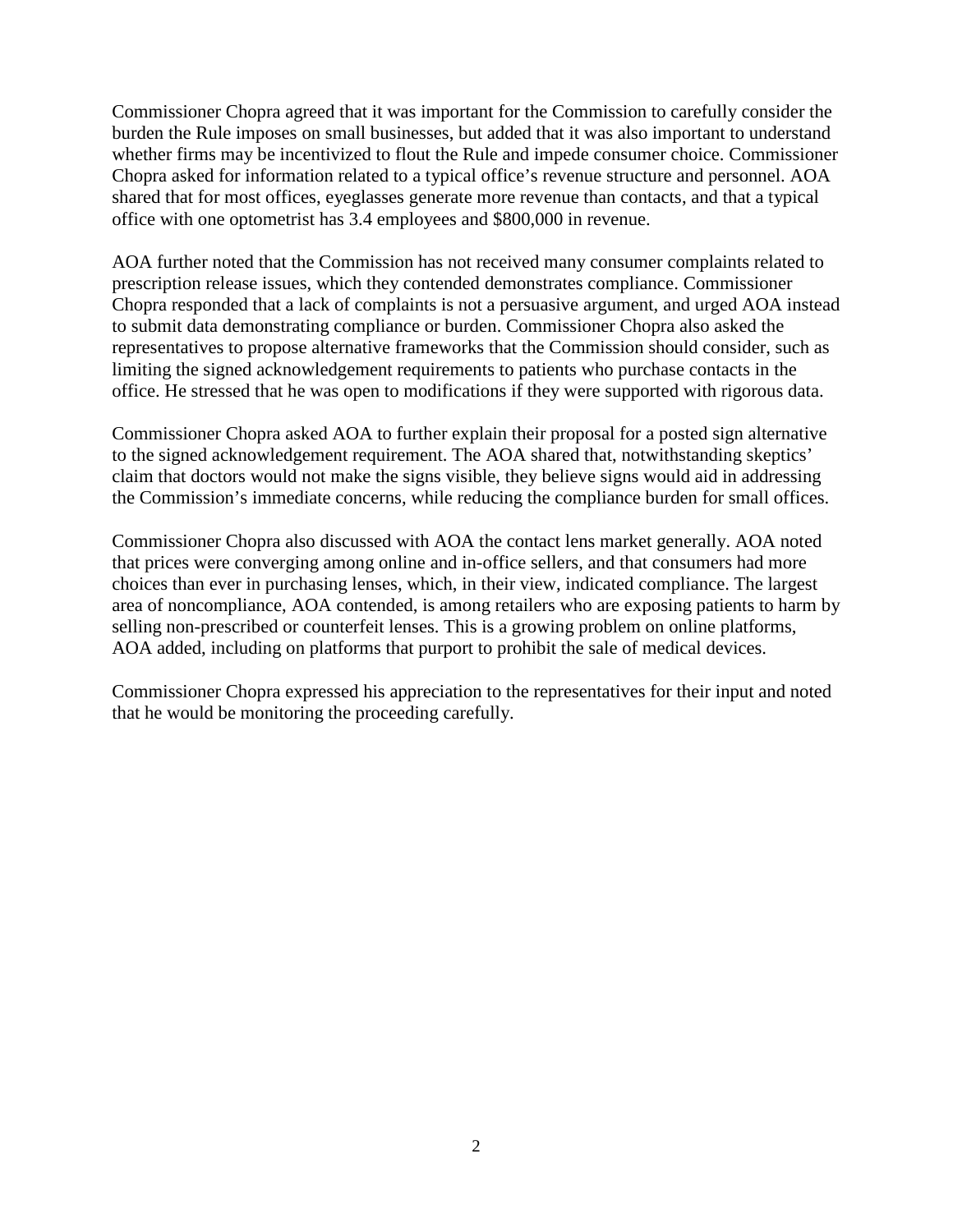# ERICAN OPTOMETRIC ASSOCIATION<br>
CONTACT Lens Rule – Proposed<br>
Rulemaking Rulemaking

Comments from the American Optometri<br>Prepared for the Federal Trade Commission Comments from the American Optometric Association Prepared for the Federal Trade Commission

November 4, 2019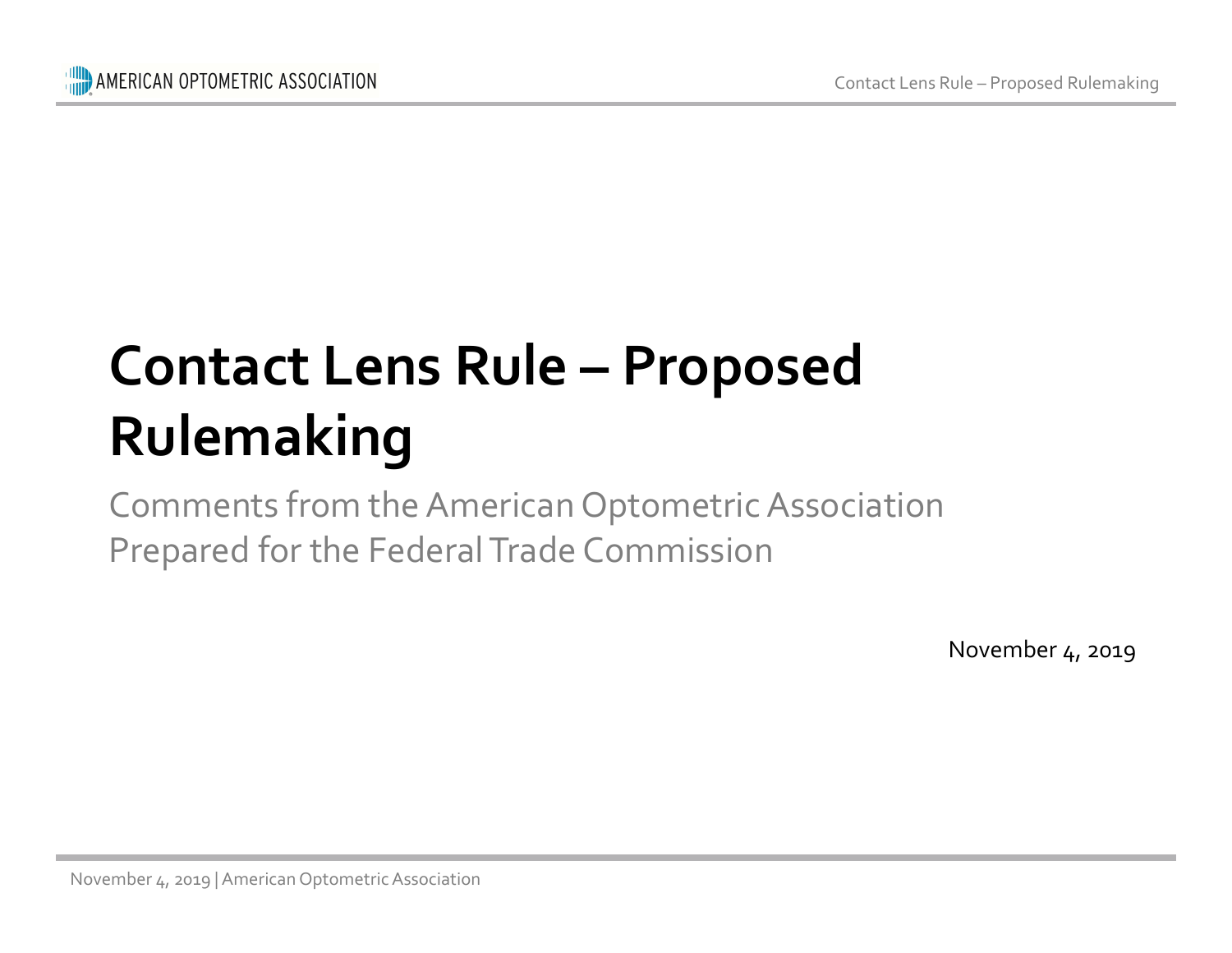### Rulemaking History

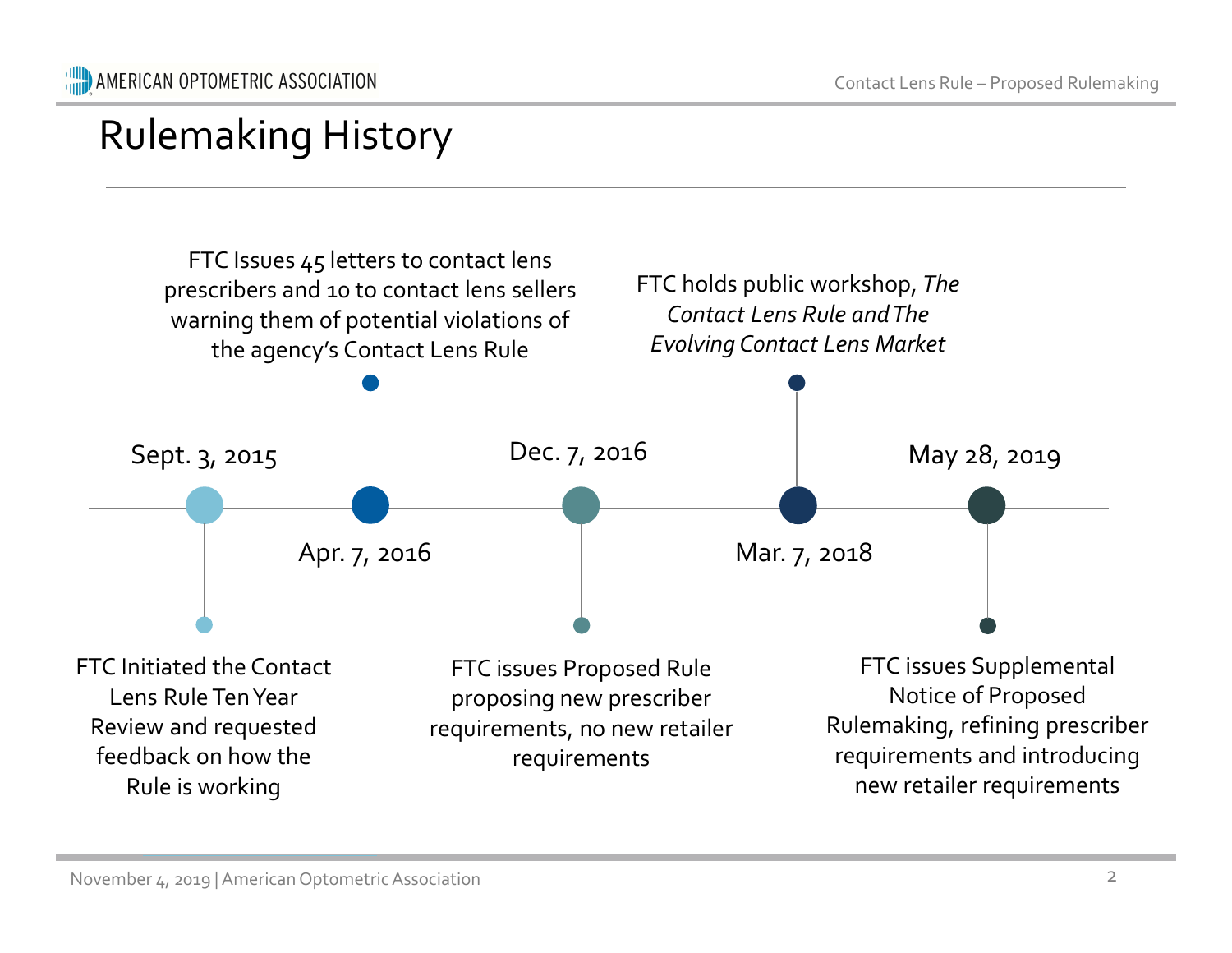### Contact Lens Market Evolution

Much has changed in the contact lens market since 2015, when the 10-year review on the CLR was initiated:

- Opternative/Visibly entered the market in 2015 providing an online vision test
- Simple Contacts entered the market in 2015 providing an online vision test for contact lens renewal
- Opternative/Visibly partnered with 1-800-CONTACTS to offer an online vision test in 2016
- Hubble Contacts entered the market their own brand of daily contact lenses in 2016
- Waldo Contacts entered the market with their own brand of daily contact lenses in 2017
- Aveo Contacts entered the market with their own brand of daily contact lenses in 2018
- 1-800-CONTACTS disengaged with Opternative/Visibly in 2017/18 and ExpressExam (the company's own online vision test) was launched
- 1-800-CONTACTS launched its own brand of daily contact lenses (AquaSoft) in 2018
- Valuation Contacts entered the market with their own<br>
2017<br>
 Aveo Contacts entered the market with their own t<br>
 1-800-CONTACTS disengaged with Opternative/Vi<br>
(the company's own online vision test) was launche<br>
 1-800-• In 2019, Opternative/Visibly recalled their online vision test after FDA engagement. The reason for the recall was prompted because the company "has not received authorization from FDA to market the product."
	- Simple Contacts, ExpressExam, Hubble Contacts, AquaSoft, Waldo, Aveo are all currently on the market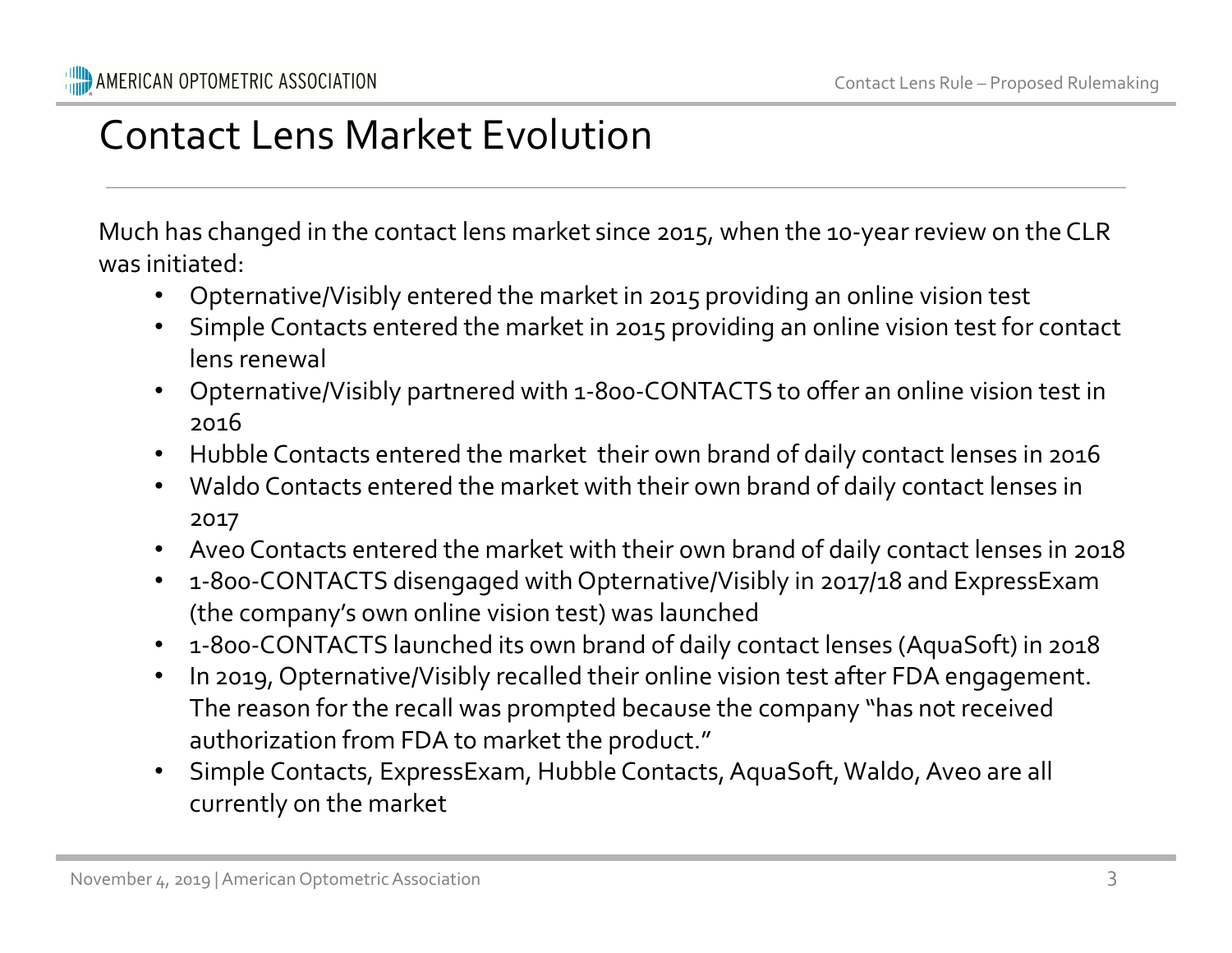# Contact Lens Rule – Proposed Rulemaking<br> **Performance Contains 2**<br> **Performance Secution** Market Changes Since FCLCA: Sellers use leading online platforms to sell contact lenses with a prescription

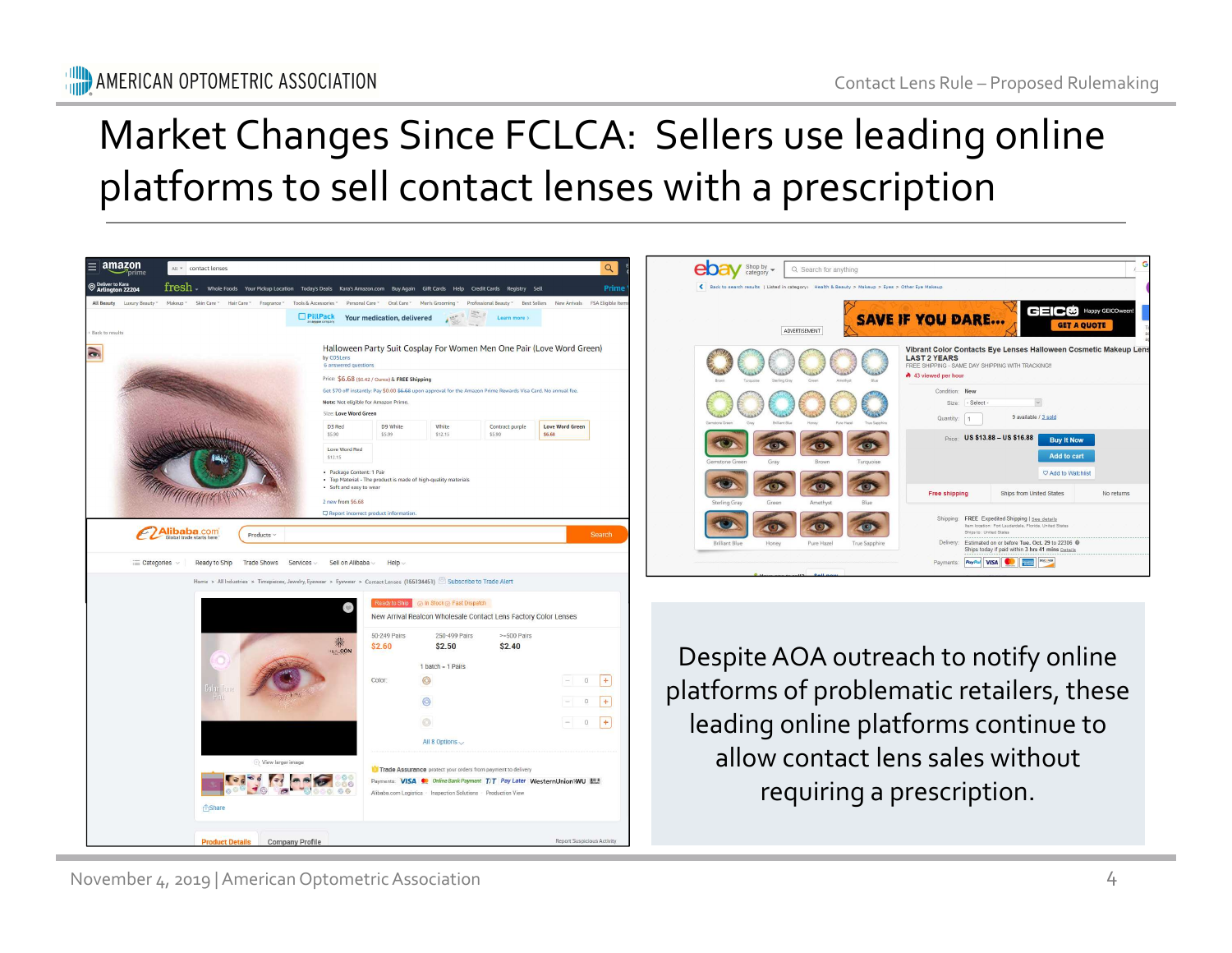# Contact Lens Rule – Proposed Rulemaking Market Changes Since FCLCA: Contact lens regulatory requirements and health risks are misstated

| Cosmetic contact lenses lot of three pairs freshlook two green and one<br>Hi Emily,<br>hazel<br>Condition: New with tags<br>Thank you for the letter.<br>Time left: 4h 0m 39s Today 5:30PM<br>I confirm that we have an FDA approval to sell the contact lenses in the US so this should not be an issue.<br>FDA Medical Device Registration: 3014768031<br>Current bid: US \$28.00<br>[ 12 bids ]<br>Owner Operator Number: 10058490<br><b>Place bid</b><br>Medical Device Number - D330434<br>Enter US \$29.00 or more<br>C Add to Watchlist<br>Registration office:<br>Medical Device Department<br>Longtime member<br>10 watchers<br>No returns<br>Registrar Corp<br>144 Research Drive<br>Shipping: FREE Economy Shipping   See details<br>Hampton, Virginia, USA 23666<br>Ham Innetinn: Pittsburg, Calif.<br>nis Heitsch State<br>Ships to: United States See exclusions<br>Tel: +1-757-224-0177<br>Delivery: Estimated on or before Thu. Oct. 31 to 22306 @<br>Payments: PayPal VISA   20   Payments:<br>Admin Team<br>DreamEyes.com<br><b>PayPal CREDIT</b><br>FaceBook: http://www.facebook.com/DreamEyesLenses<br>Special financing available. Apply Now   See terms<br>The public is receiving<br>uestion:<br>Can you see with these on ?<br>inaccurate and misleading<br>Of course, wearing will not affect your pupil, your vision, you can see things normally<br>Answer:<br>By GhaTon SELLER on October 10, 2019<br>information from sellers using<br>Do these stay in your eyes without obstructing vision? Bought a gold pair from a different company two years ago and they bunched up<br>Question:<br>when I blinked.<br>these online platforms and<br>I've never wore these exact ones but Some can if they don't fit correctly.<br>Answer:<br>By Toni Rose on October 18, 2019<br>other websites.<br>Do the lenses stay in place<br>Question:<br>I have not had an issue.<br>Answer:<br>By Chrystal on October 20, 2019 | <b>Customer questions &amp; answers</b><br>Q Have a question? Search for answers<br>votes<br>votes<br>November 4, 2019   American Optometric Association<br>5 | $\frac{1}{2}$ | Earn a \$30 Statement Credit<br>Learn More $\rightarrow$<br>Open a new account. Spend \$150+ on eBay within 30 days. | Re: Contact lens sales<br>You forwarded this message on 10/18/2019 3:29 PM. | i) Follow up. Start by Thursday, October 17, 2019. Due by Thursday, October 17, 2019. |
|-----------------------------------------------------------------------------------------------------------------------------------------------------------------------------------------------------------------------------------------------------------------------------------------------------------------------------------------------------------------------------------------------------------------------------------------------------------------------------------------------------------------------------------------------------------------------------------------------------------------------------------------------------------------------------------------------------------------------------------------------------------------------------------------------------------------------------------------------------------------------------------------------------------------------------------------------------------------------------------------------------------------------------------------------------------------------------------------------------------------------------------------------------------------------------------------------------------------------------------------------------------------------------------------------------------------------------------------------------------------------------------------------------------------------------------------------------------------------------------------------------------------------------------------------------------------------------------------------------------------------------------------------------------------------------------------------------------------------------------------------------------------------------------------------------------------------------------------------------------------------------------------------------------------------------------------------|---------------------------------------------------------------------------------------------------------------------------------------------------------------|---------------|----------------------------------------------------------------------------------------------------------------------|-----------------------------------------------------------------------------|---------------------------------------------------------------------------------------|
|                                                                                                                                                                                                                                                                                                                                                                                                                                                                                                                                                                                                                                                                                                                                                                                                                                                                                                                                                                                                                                                                                                                                                                                                                                                                                                                                                                                                                                                                                                                                                                                                                                                                                                                                                                                                                                                                                                                                               |                                                                                                                                                               |               |                                                                                                                      |                                                                             |                                                                                       |
|                                                                                                                                                                                                                                                                                                                                                                                                                                                                                                                                                                                                                                                                                                                                                                                                                                                                                                                                                                                                                                                                                                                                                                                                                                                                                                                                                                                                                                                                                                                                                                                                                                                                                                                                                                                                                                                                                                                                               |                                                                                                                                                               |               |                                                                                                                      |                                                                             |                                                                                       |
|                                                                                                                                                                                                                                                                                                                                                                                                                                                                                                                                                                                                                                                                                                                                                                                                                                                                                                                                                                                                                                                                                                                                                                                                                                                                                                                                                                                                                                                                                                                                                                                                                                                                                                                                                                                                                                                                                                                                               |                                                                                                                                                               |               |                                                                                                                      |                                                                             |                                                                                       |
|                                                                                                                                                                                                                                                                                                                                                                                                                                                                                                                                                                                                                                                                                                                                                                                                                                                                                                                                                                                                                                                                                                                                                                                                                                                                                                                                                                                                                                                                                                                                                                                                                                                                                                                                                                                                                                                                                                                                               |                                                                                                                                                               |               |                                                                                                                      |                                                                             |                                                                                       |
|                                                                                                                                                                                                                                                                                                                                                                                                                                                                                                                                                                                                                                                                                                                                                                                                                                                                                                                                                                                                                                                                                                                                                                                                                                                                                                                                                                                                                                                                                                                                                                                                                                                                                                                                                                                                                                                                                                                                               |                                                                                                                                                               |               |                                                                                                                      |                                                                             |                                                                                       |
|                                                                                                                                                                                                                                                                                                                                                                                                                                                                                                                                                                                                                                                                                                                                                                                                                                                                                                                                                                                                                                                                                                                                                                                                                                                                                                                                                                                                                                                                                                                                                                                                                                                                                                                                                                                                                                                                                                                                               |                                                                                                                                                               |               |                                                                                                                      |                                                                             |                                                                                       |
|                                                                                                                                                                                                                                                                                                                                                                                                                                                                                                                                                                                                                                                                                                                                                                                                                                                                                                                                                                                                                                                                                                                                                                                                                                                                                                                                                                                                                                                                                                                                                                                                                                                                                                                                                                                                                                                                                                                                               |                                                                                                                                                               |               |                                                                                                                      |                                                                             |                                                                                       |
|                                                                                                                                                                                                                                                                                                                                                                                                                                                                                                                                                                                                                                                                                                                                                                                                                                                                                                                                                                                                                                                                                                                                                                                                                                                                                                                                                                                                                                                                                                                                                                                                                                                                                                                                                                                                                                                                                                                                               |                                                                                                                                                               |               |                                                                                                                      |                                                                             |                                                                                       |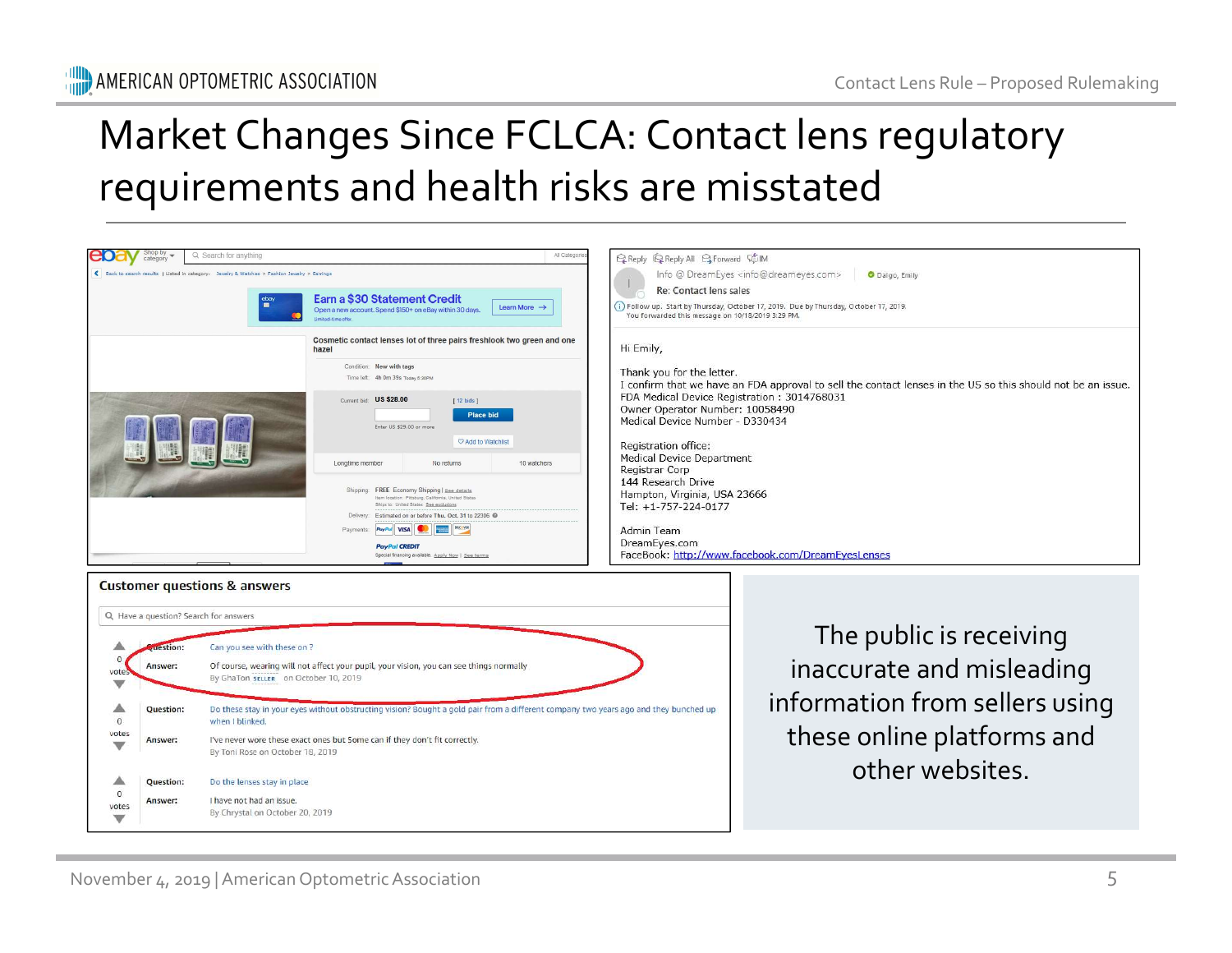# Contact Lens Rule – Proposed Rulemaking Market Changes Since FCLCA: leading online platforms lack accountability



going to sleep in them."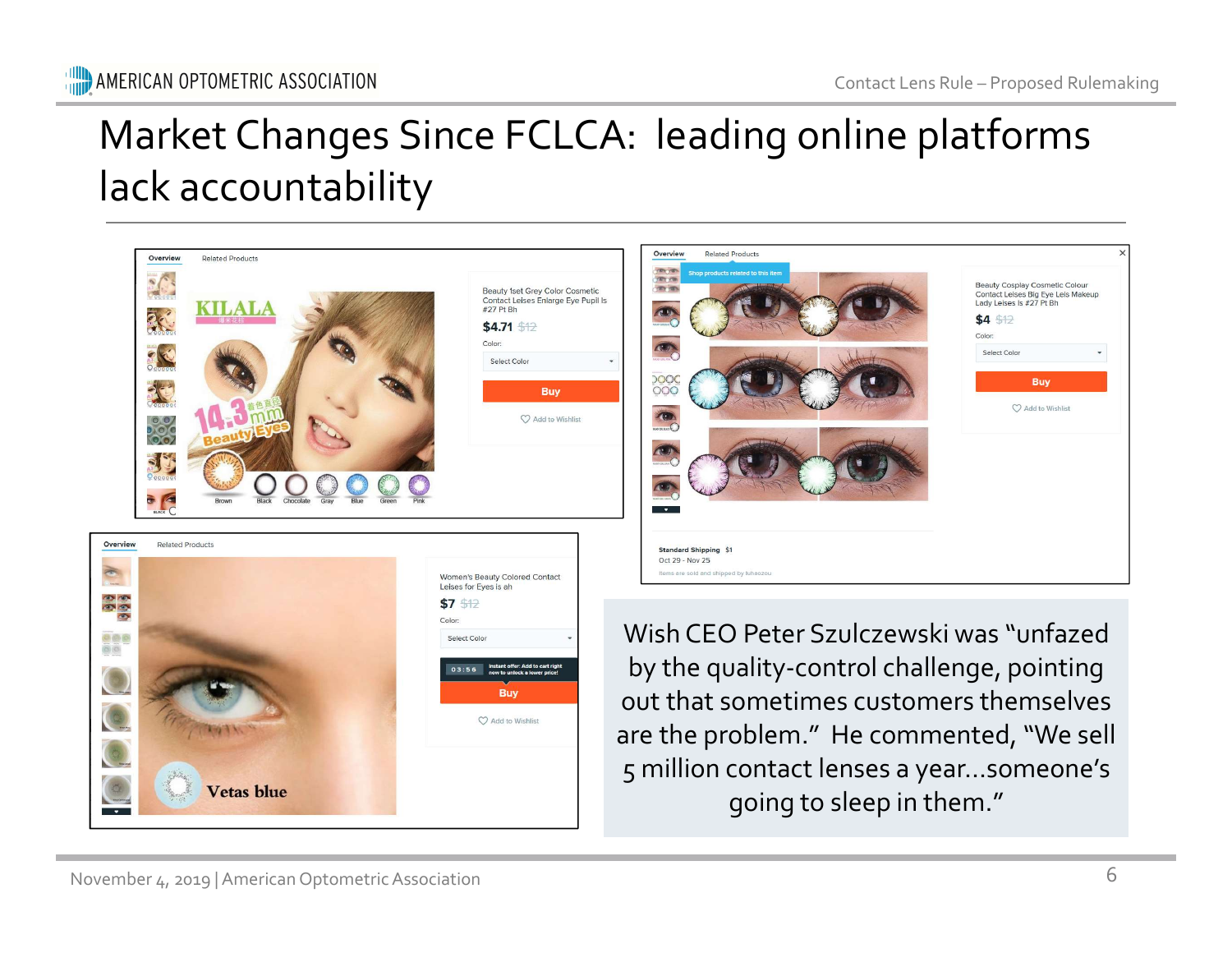# Contact Lens Rule – Proposed Rulemaking<br>
S prices Market Changes Since FCLCA: Contact lens prices converge

- To follow up the FTC's 2005 study of contact lens pricing, AOA conducted a price comparison analysis that shows the FCLCA is working and competitive pressures on eye-care industry have been triggered
- AOA study compared online and in-<br>
office costs of 81 contact lenses and<br>
found an average price difference of<br>  $\frac{1}{2}$ <br>  $\frac{1}{2}$ <br>
28 lenses were more expensive online,<br>
while 53 were more expensive in the<br>
doctor's of • AOA study compared online and inoffice costs of 81 contact lenses and found an average price difference of \$0.32 across all lenses
	- 28 lenses were more expensive online, while 53 were more expensive in the doctor's office.

• FTC's 2005 study had found: "Not accounting for intrachannel differences, contact lenses sold online are on average \$15 less expensive than those sold offline"

The FTC should consider the current contact lens market and updated pricing data when making decisions about consumer choice and the competitiveness of the contact lens market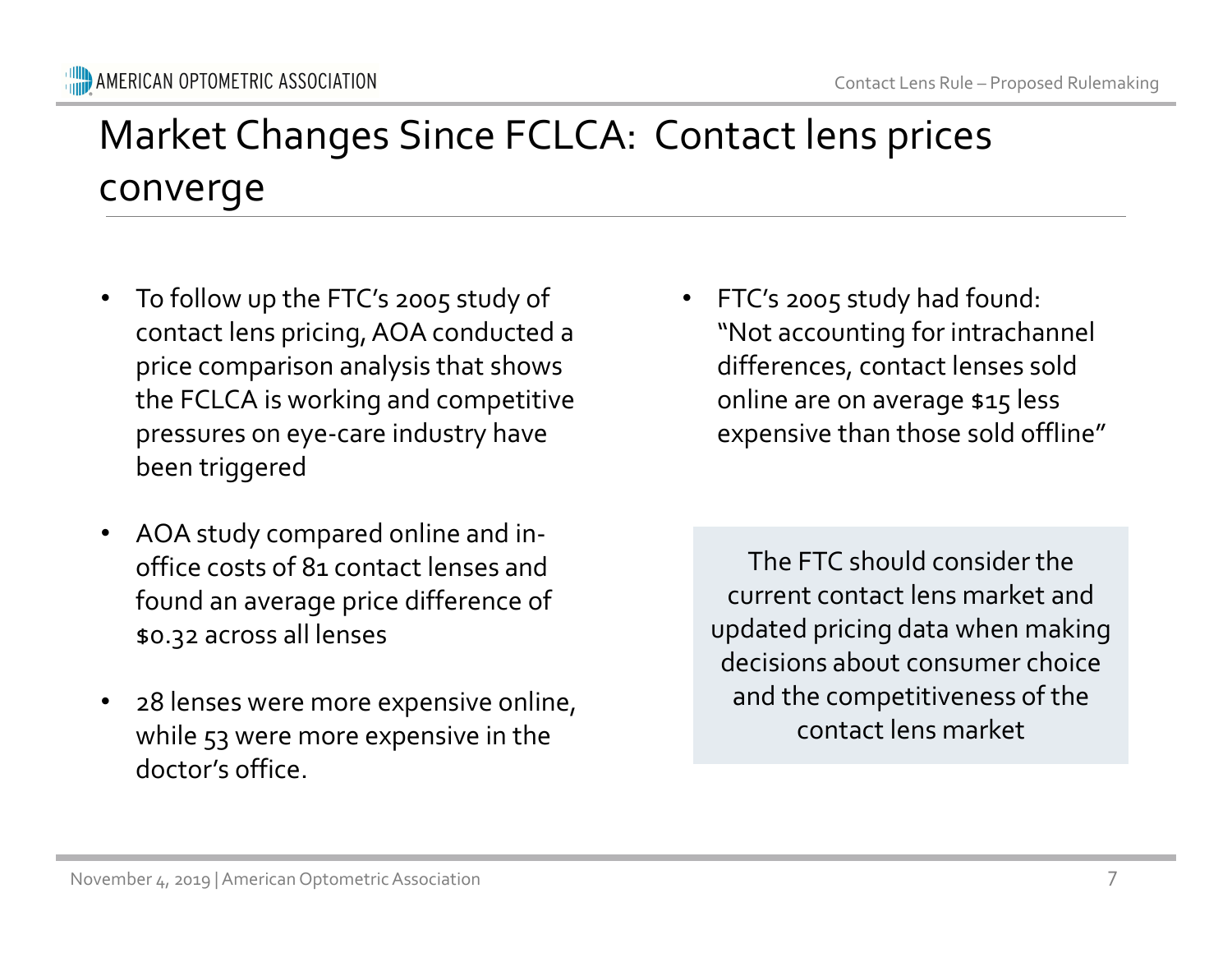# Contact Lens Rule – Proposed Rulemaking<br>
retailer Current state of the contact lens market: retailer violations

- AOA received 1,028 unique complaints of contact lens sale violations from doctors of optometry and their staff from 2017-July 2019
- 41% of total complaints related to Hubble
- Chief complaints were the sale of contact lenses without a prescription; that were not prescribed to the patient/wrong prescription; incomplete verification requests; an expired prescription
- lenses without a prescription; that were not<br>prescribed to the patient/wrong prescription;<br>incomplete verification requests; an expired<br>prescription<br> $\cdot$  FTC could use existing authority to take<br>action against retailers l • FTC could use existing authority to take action against retailers leveraging loopholes in the verification process and launch an investigation into Hubble contacts

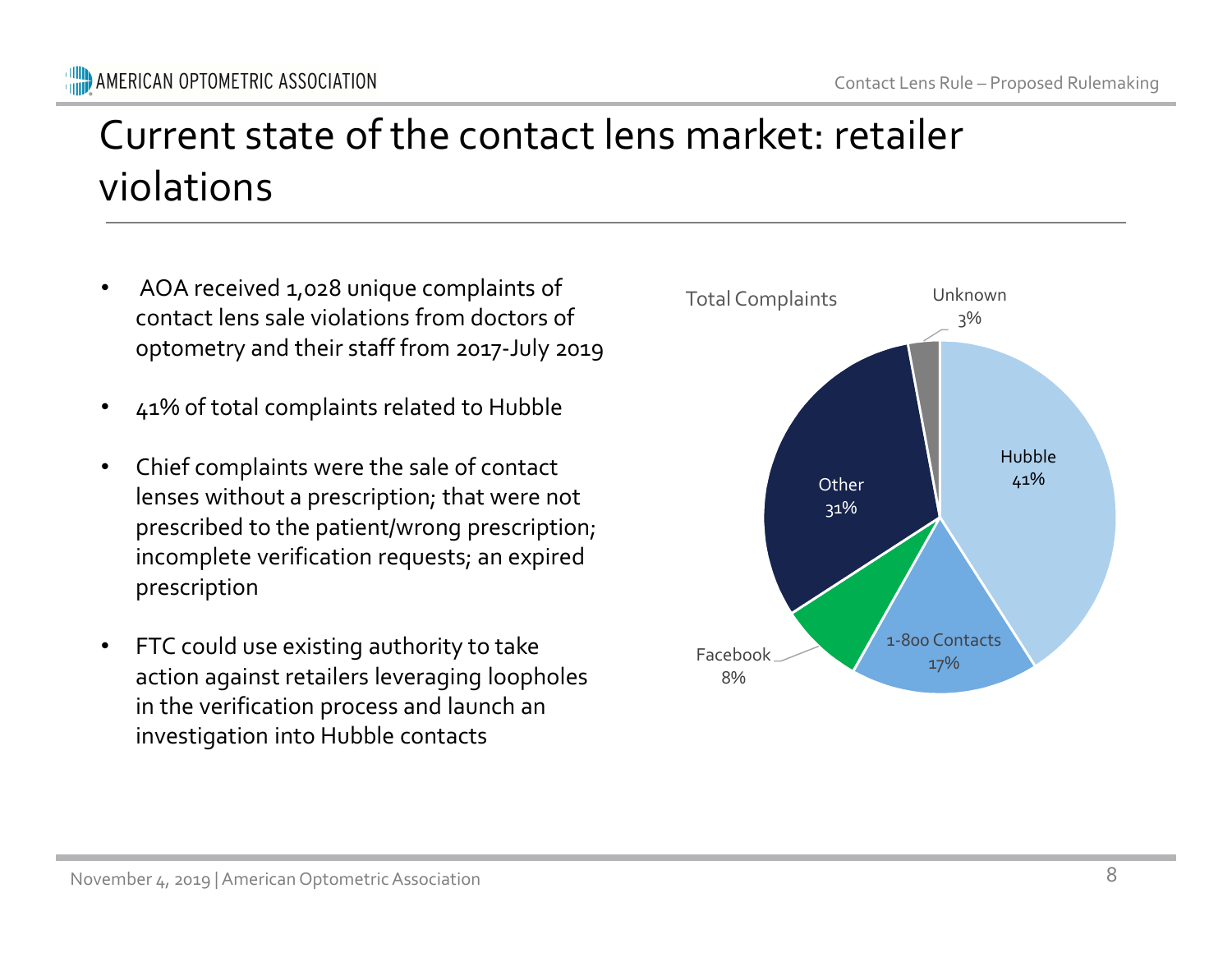# Contact Lens Rule – Proposed Rulemaking<br>
CONTACT Lens Current state of the contact lens market: contact lens adverse events resulting in patient harm

Doctors who have seen patients with illegally obtained contact lenses resulted in the following adverse health outcomes:

- Keratitis
- **Scarring**
- Decrease in best corrected vision
- Corneal ulcer
- Infection
- Corneal neovascularization
- Redness and irritation
- Infectious bacterial ulcer
- Corneal abrasion
- Inflammation

"Other" Retailers: Number of Complaints

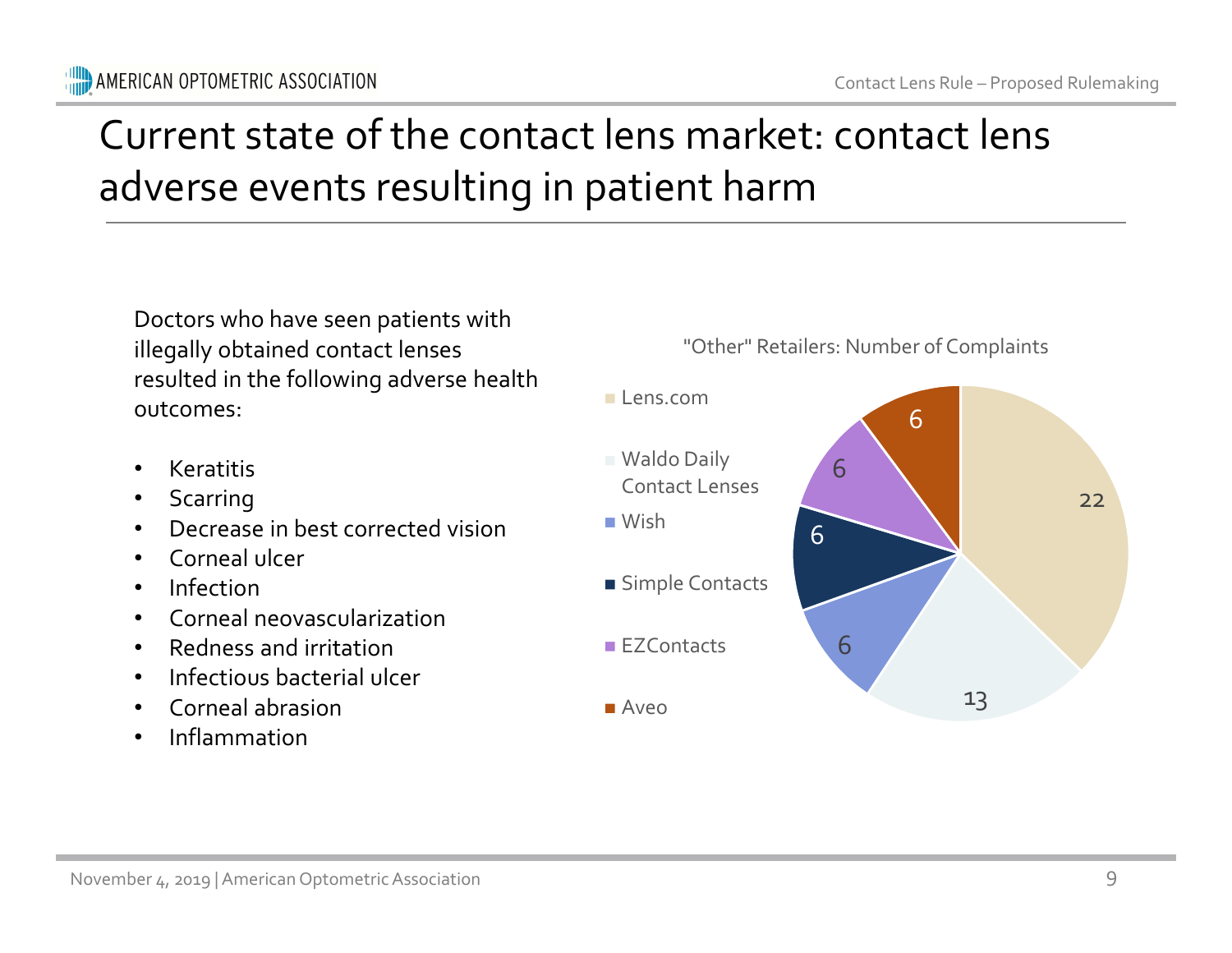#### **WILD** AMERICAN OPTOMETRIC ASSOCIATION

# Contact Lens Rule – Proposed Rulemaking<br>
PASSIVe Current state of the contact lens market: passive verification exploitation and robocalls

- Issues with verification requests, such as an incomprehensible robocall, accounted for 21% of the 1,028 violation complaints sent to AOA
- robocalls for prescription verifications has<br>
increased over the past 5 years, according to<br>
AOA survey of over 600 doctors of optometry<br>  $\bullet$  88.2% of doctors indicated that the quality of<br>
robocalls has decreased in the 85% of doctors report that the use of robocalls for prescription verifications has increased over the past 5 years, according to AOA survey of over 600 doctors of optometry
	- 88.2% of doctors indicated that the quality of robocalls has decreased in the past  $5$  years
	- Hubble relies fully on automated phone calls to sell its own brand of contact lenses



Reason for Complaint

No Rx

Robocalls that are relied on to exploit passive verification result in patients receiving contact lenses that were not prescribed, jeopardizing eye health

10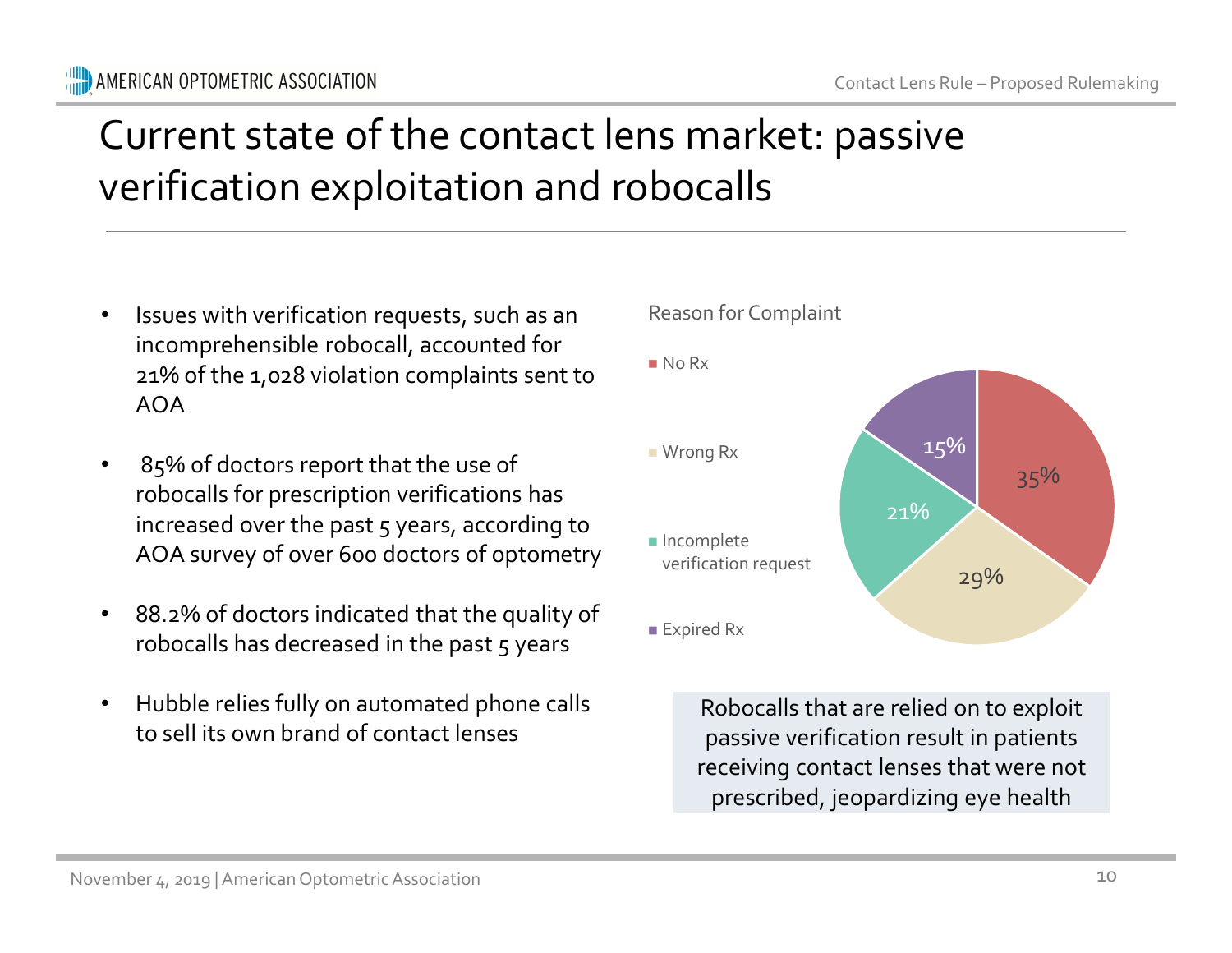# Contact Lens Rule – Proposed Rulemaking<br>
n Small Proposed Changes: Burden and Impact on Small Businesses

- AOA annual survey of doctors of optometry found respondents reported collecting \$829,106, on average, in gross receipts in 2016.
- The Small Business Administration receipts based size standard for doctors of optometry offices is \$8 million.
- FTC estimated that, combining the aggregate labor costs for both prescribers and office staff to obtain patient signed acknowledgments and preserve the associated records, the Commission estimates the total labor burden of the confirmation of prescription release proposal to be \$13,244,727.
- Analysis and the committation of piescription and  $$3,244,727$ .<br>
 For the March 2016 FTC proposal to required the form, the estimated total additional labor cost at proposed modifications to the Rule were estimate  $$10,4$ • For the March 2016 FTC proposal to required the signed acknowledgment form , the estimated total additional labor cost attributable to the proposed modifications to the Rule were estimated at approximately \$10,475,495. Despite increased "flexibility" in supplemental rulemaking, the burden estimate increased.
	- Current regulatory burden for retailers who currently disregard the rule and law is \$0.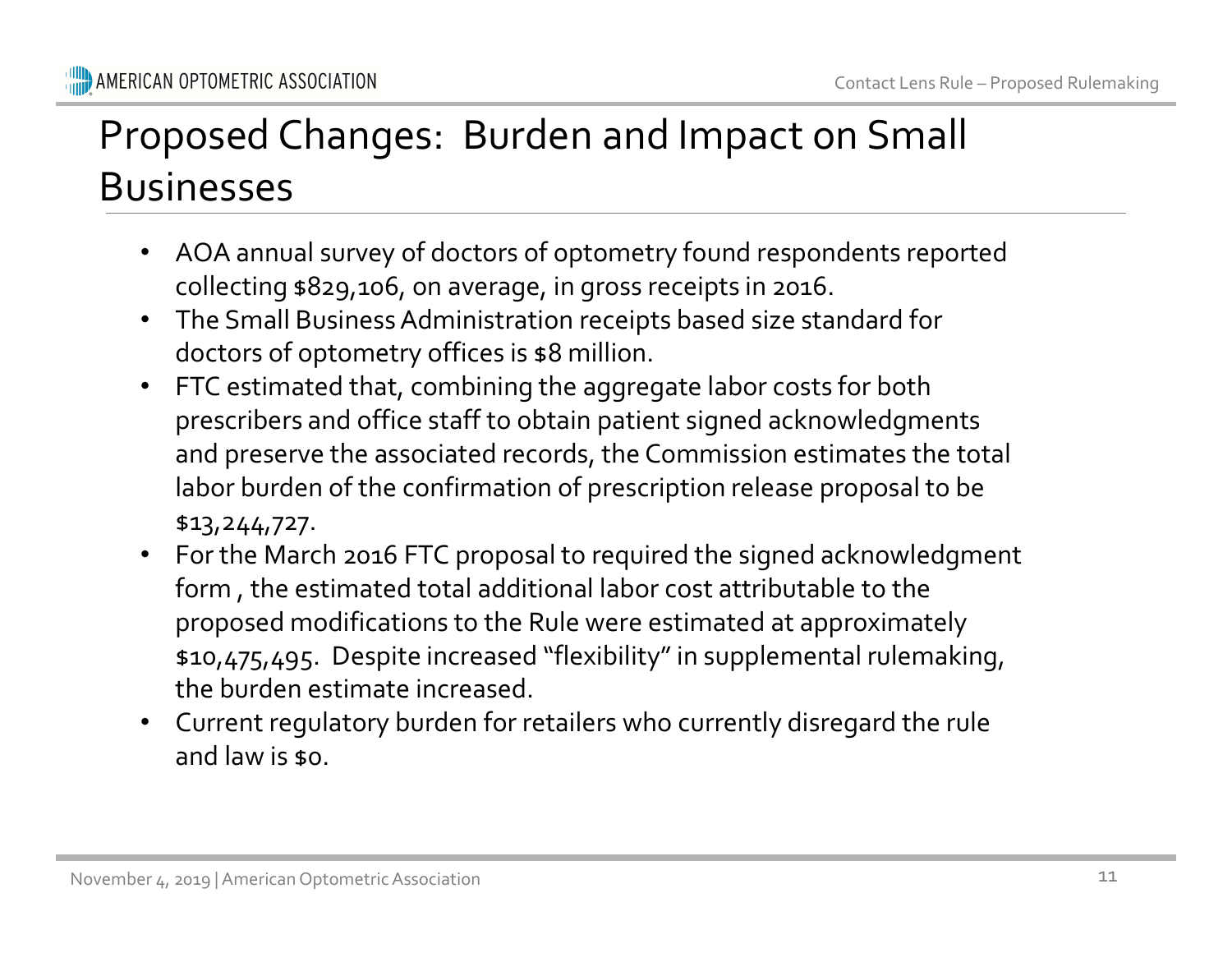### Contact Lens Rule – Proposed Rulemaking Reevaluating the need for prescriber regulatory changes: FTC's data shows low rate of prescription release noncompliance

- 2017 Freedom of Information Act request showed that over the 2011–2016 period, the FTC received complaints from a total of 309 consumers out of roughly 200 million contact lens prescriptions issued
- During the March 2018 workshop, FTC staff<br>noted "from the FTC's perspective, we feel<br>that the complaints we do get are a tip of<br>the iceberg. And if you don't know that you<br>have a right to your prescription, you<br>certainl • During the March 2018 workshop, FTC staff noted "from the FTC's perspective, we feel that the complaints we do get are a tip of the iceberg. And if you don't know that you have a right to your prescription, you certainly don't know that you're supposed to complain to the FTC."

The complaints of prescription release noncompliance represent approximately 0.00015% of the contact lens prescriptions issued between 2011-16

Solution: to address the Commission's immediate concern regarding consumers' awareness of their rights, require doctors to post a sign in their offices notifying patients of their right to their prescription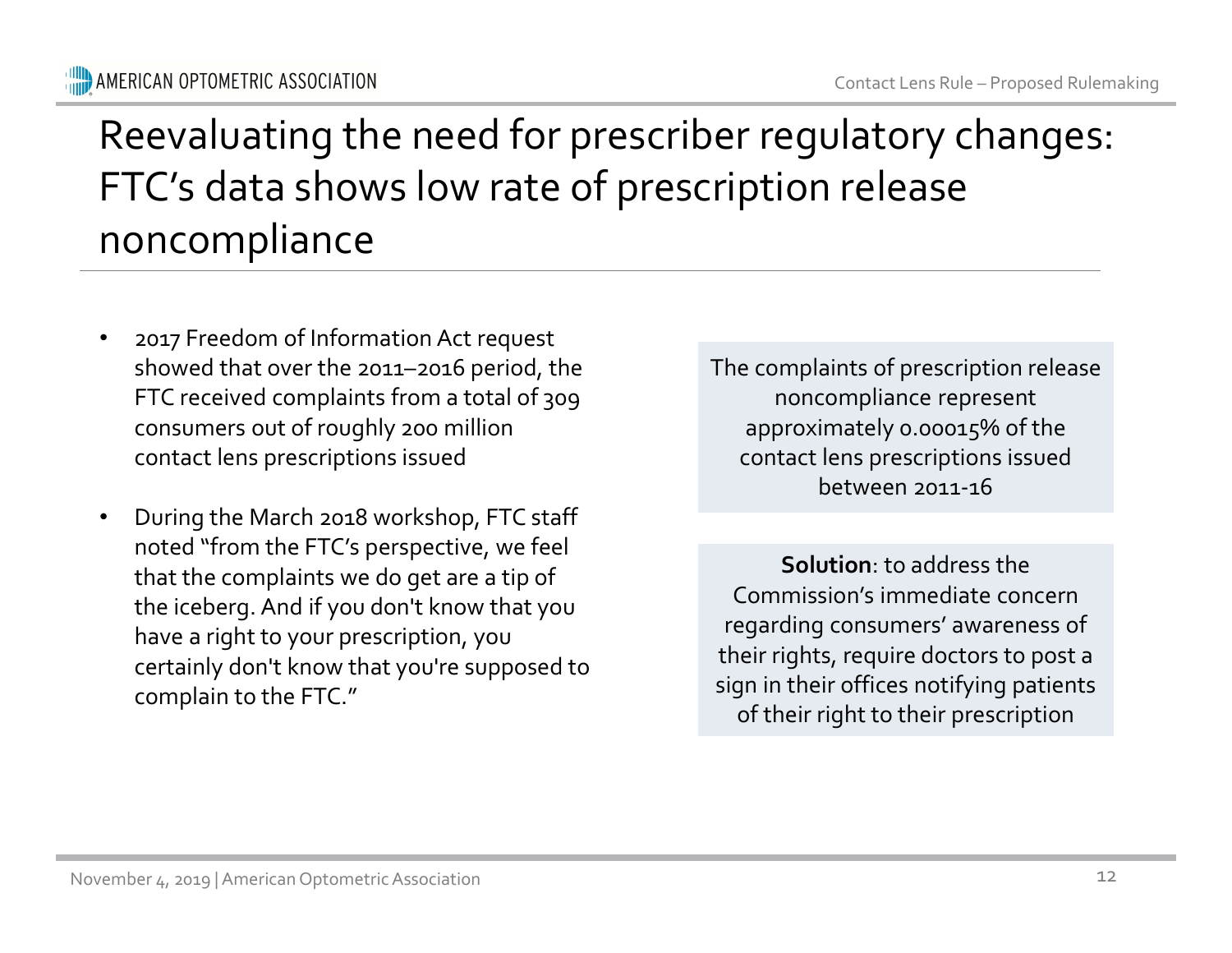Solution: better data is needed to fully assess compliance

Solution: create a dedicated complaint system for FCLCA-related concerns

**WILD** AMERICAN OPTOMETRIC ASSOCIATION

### questionable • FTC relies heavily on misleading data provided by 1-800-CONTACTS regarding prescriber compliance

Reevaluating the need for prescriber regulatory changes:

data used regarding prescription release compliance is

• In their July 2019 survey, 1-800-CONTACTS again asked patients if they had to ask for their contact lens prescription

with the release of contact lens prescriptions

- 1-800 CONTACTS reports 56.9% of patients who were not "automatically provided Rx" had to ask for it
- The data from these past two surveys equate a patient asking for their prescription with non-compliance
- 1. 2010 CONTACTS reports 56.9% of patients who were<br>
not "automatically provided Rx" had to ask for it<br>
1. The data from these past two surveys equate a patient<br>
asking for their prescription with non-compliance<br>
1. Patie • Patient requests for prescription before a fitting is complete are common: 91.7% of ODs say patients ask for prescription prior to finalization of contact lens fitting according to June 2019 AOA study